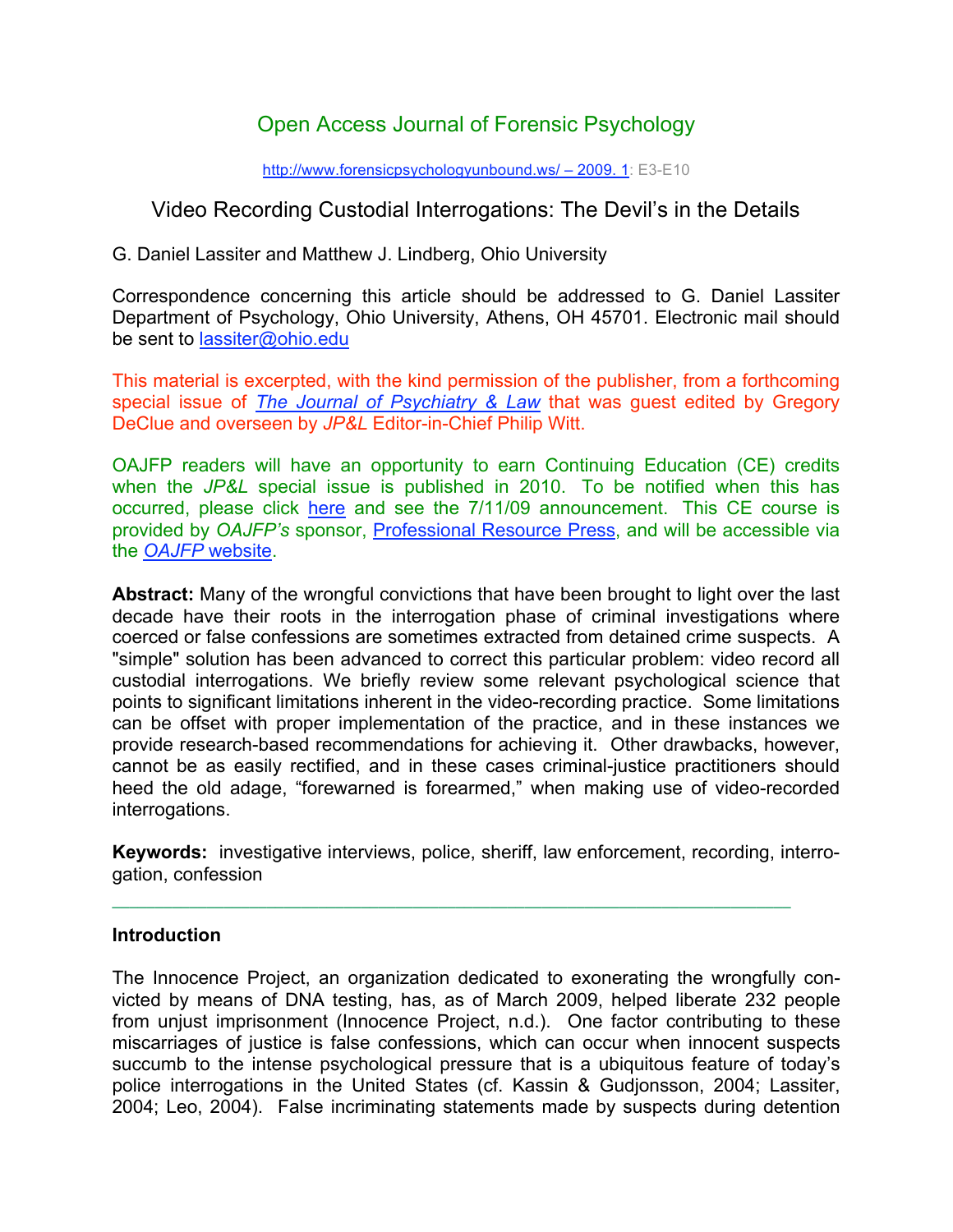played a role in approximately 25% of the wrongful-conviction cases in which the Innocence Project has been involved (Innocence Project, n.d.).

In response to these troubling facts, many scientific, legal, and political leaders have called for mandatory video recording of custodial interrogations. Proponents argue that video recording interrogations will discourage police from using highly coercive techniques to elicit confessions and the resulting audio-visual record will permit later trial fact finders to more accurately assess the voluntariness and veracity of suspects' statements (e.g., Sullivan, 2005). All indications are that the video recording of in-custody interrogations will become a standard law-enforcement practice. It is therefore prudent to consider possible downsides associated with the video-recording procedure or with the manner in which it might be specifically implemented.

### *Implications of Psychological Science for the Video Recording Practice*

*Fundamental attribution error.* Even if judges and jurors have the opportunity to view an entire interrogation video recording, their ability to accurately assess whether or not a confession was voluntarily given may still be an extremely difficult task. A vast amount of research on social judgment demonstrates that observers tend to attribute people's actions to internal causes (i.e., to their dispositions or intentions) even when external forces or pressures in the situation (e.g., orders from an authority figure) could readily account for their actions—a phenomenon known as the fundamental attribution error (Ross, 1977). The United States Supreme Court in *Lego v. Twomey* (1972) expressed the view that jurors are readily capable of differentiating voluntary from involuntary confessions and thereby discounting the latter. However, the pervasive tendency for people to commit the fundamental attribution error should serve as a warning that the task of evaluating the voluntariness of suspects' statements made during an in-custody interrogation designed explicitly for the purpose of extracting a confession is not necessarily as straightforward as it might seem. Consistent with this point, laboratory research has shown that mock jurors asked to consider a suspect's self-incriminating statements that came on the heels of very obvious high-pressure tactics on the part of an interrogator (e.g., he waved his gun in a menacing manner) were unable to completely discount the confession in rendering their verdict (Kassin & Sukel, 1997; Lassiter, Ware, Lindberg & Ratcliff, in press).

*Expectancy effects*. As our system of criminal justice is adversarial in nature, when examining a video-recorded interrogation the prosecution will be looking for proof that a defendant is guilty, whereas the defense will be looking for some indication that he or she is not. Psychological research indicates that people expecting or desiring to see different things very often end up seeing different things (e.g., Massad, Hubbard, & Newtson, 1979). In one particularly relevant study (Darley & Gross, 1983), observers were provided with diametrically opposed expectancies and then viewed the same video-recorded sample of a person's behavior. Their subsequent evaluations of the person assimilated toward whichever expectancy they had been given, despite the fact that the information contained in the video was entirely inconclusive—that is, some of it supported and some it contradicted each of the expectancies. This and more recent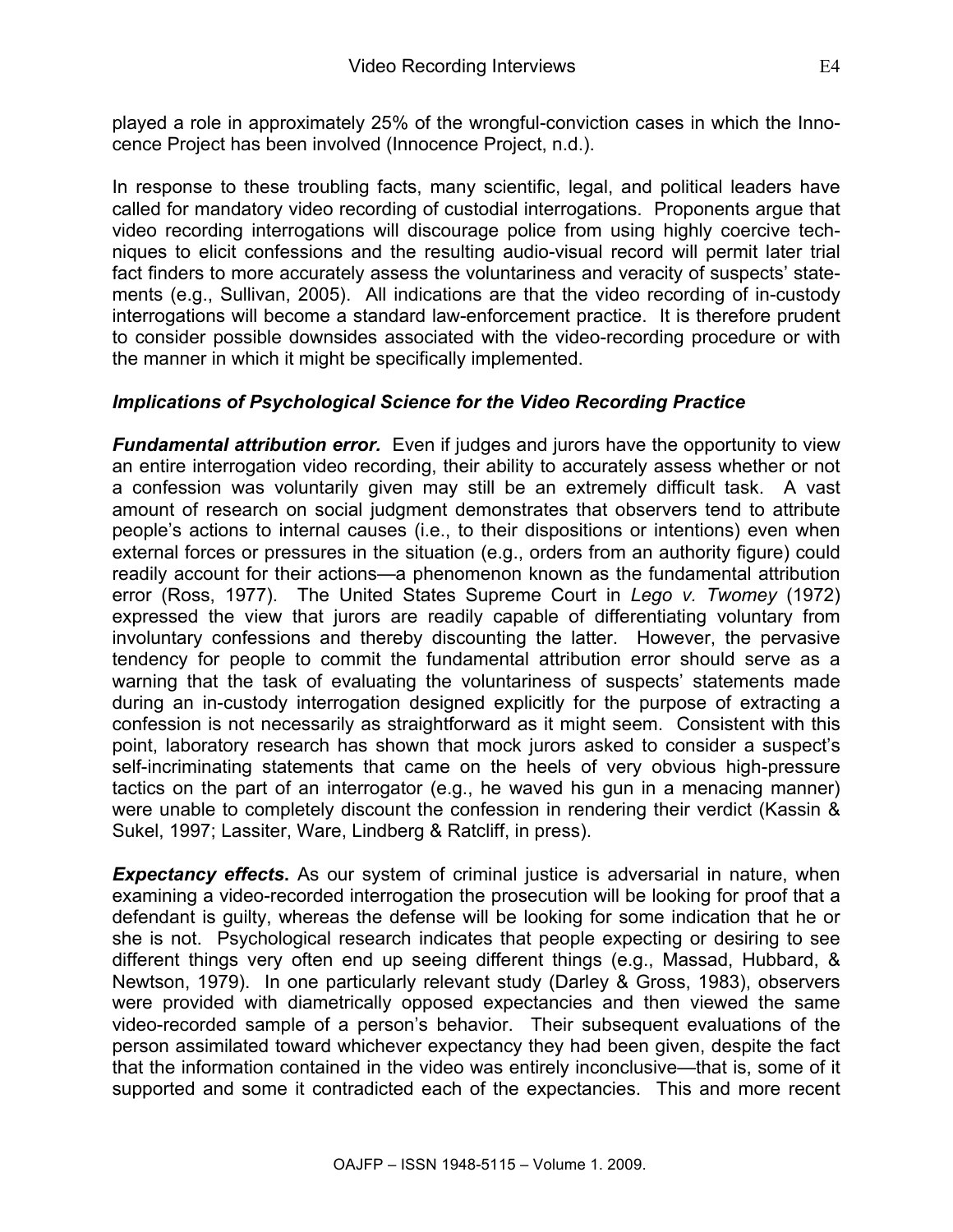work (Balcetis & Dunning, 2006; Balcetis & Lassiter, in press; Lassiter, Lindberg, Ratcliff, Ware & Geers, in press) suggests that expectancies, hopes, and desires lead people to unintentionally register information from an event selectively; thus in instances in which the information available for forming judgments is not 100% conclusive (which for contested confessions is likely to be the case), people are literally more likely to perceive or notice the very information that fits with what they expect or wish to find.

*Naïve realism***.** When conflicting conclusions are drawn from the same evidence, people often conclude that they are correct and others are incorrect. Moreover, individuals strongly believe that their view is the result of "seeing things as they truly are," whereas the view of those who disagree with them is the result of an inadequate or biased examination of the evidence. This phenomenon has been dubbed naïve realism by Ross and Ward (1996).

Supreme Court judges, it turns out, are not immune to this effect. While writing this article an especially relevant, real-world event that parallels the aforementioned research came to our attention. In a 2007 ruling (*Scott v. Harris*), the United States Supreme Court was persuaded (although not unanimously) primarily as a result of viewing a video record of a car chase. Justice Scalia noted on behalf of the majority, "We are happy to allow the video record to speak for itself." The implication of this statement is that there was only one way the video record could possibly be interpreted. However, Justice Stevens, the lone dissenter, indicated that the video record led him to draw the exactly opposite conclusion of the majority. Interestingly, the majority felt the "truth of the matter" was so clear in the video record that they took the unusual step of posting it online for citizens to draw their own (presumably identical) conclusions.

A trio of legal researchers availed themselves of this opportunity and collected the reactions of over a thousand individuals who were asked to view the posted video record (Kahan, Hoffman, & Braman, 2009). Although the majority of these individuals agreed with the court's ruling, the researchers reported that race, gender, income, party affiliation, ideology, region of residence and cultural orientation all produced sharp differences in opinion. These results clearly showed "that different people, with different experiences, can see different things" in even a purportedly definitive video record (Kahan et al., 2009).

**Differentiating true from false confessions.** As noted at the outset of this article, one of the primary reasons proponents of the video-recording practice are so outspoken about the need to adopt this approach is their belief that a video record of an interrogation will make it possible for judges and juries to more readily catch false confessions that make their way into the system. Years of scientific studies on people's ability to accurately distinguish truthful from untruthful statements, however, indicate once again that common-sense notions may be largely incorrect. The consensus among researchers who study the detection of falsehoods is that people generally do little better than chance when it comes to separating lies from the truth (Bond & DePaulo, 2006; DePaulo, Stone, & Lassiter, 1985; DePaulo, Lindsay, Malone, Muhlenbruck, Charlton, & Cooper, 2003). Even those who receive special training purported to increase lie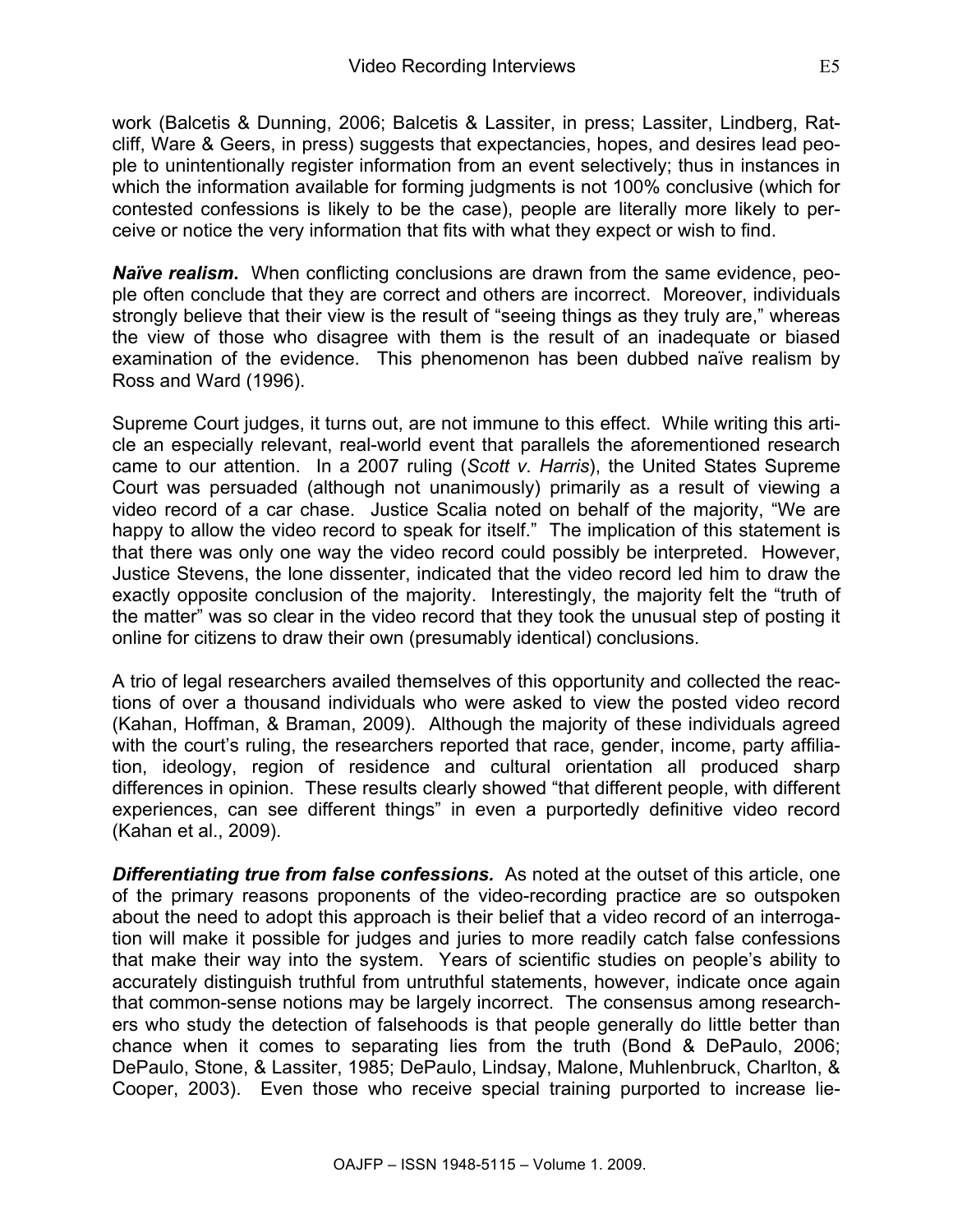detection skills seldom show significant improvement; alarmingly, they sometimes perform worse after training than before.

An especially disturbing implication of the literature on lie detection for the videorecording practice is that people perform relatively worse when they rely primarily on visual cues, particularly those emanating from a person's face, when trying to make veracity judgments (cf. DePaulo et al., 1985). Consistent with this pattern, a recent study found that people were better at differentiating true from false mock confessions when they listened to an audio recording or read a transcript of an interrogation than when they viewed a full video version that featured a close-up of the suspect's face (Lassiter, Ware, Lindberg & Ratcliff, in press). People tend to believe that they can tell from closely observing another person's face whether he or she is speaking untruths, but the scientific evidence suggests otherwise. As Ofshe and Leo (1997) have noted, and in line with the aforementioned findings, the verbal content of a suspect's detailed account of his or her "guilt" is likely a more reliable source for differentiating true from false confessions, and consumers of video-recorded interrogations should avoid the temptation to be distracted by a suspect's nondiagnostic "body language" that unfortunately may stand out due to the visual nature of the medium.

*Camera perspective bias.* A final issue concerning the video-recording practice that should be taken into account is the perspective of the camera when the interrogation is initially recorded. This may appear at first to be an inconsequential factor, but a growing body of research indicates it may have profound effects on the conclusions drawn by triers of fact who later evaluate video-recorded confessions. A considerable body of research indicates that an observer attributes unwarranted causality (influence) to objects and other people when they stand out in his or her visual field or are the focus of his or her attention—a phenomenon referred to as illusory causation (Lassiter, Geers, Munhall, Ploutz-Snyder, & Breitenbecher, 2002; McArthur, 1980).

Based on such demonstrations, G. Daniel Lassiter (2002) and his colleagues hypothesized that video-recorded confessions made with the camera focused on the suspect would lead observers to assess that the suspect's statements were more voluntary and conclude that the suspect was more likely to be guilty than if the camera focused on the interrogator or on both the suspect and interrogator equally. Considerable research has confirmed this hypothesis (see Lassiter, Geers, Munhall, Handley, & Beers, 2001; Lassiter & Geers, 2004, Lassiter, Ratcliff, Ware, & Irvin, 2006, and Lassiter, Ware, Lindberg & Ratcliff, in press, for extensive reviews of this literature). Video records that show both the suspect and detective in profile (an equal-focus camera perspective) produce evaluations that are comparable to those based on more traditional presentation formats—that is, audiotapes and transcripts.

### *Specific Recommendations for How Custodial Interrogations Should be Video Recorded*

In the end, a sound policy regarding the video recording of custodial interrogations must meet the concerns of all relevant constituents—defendants, prosecutors, police,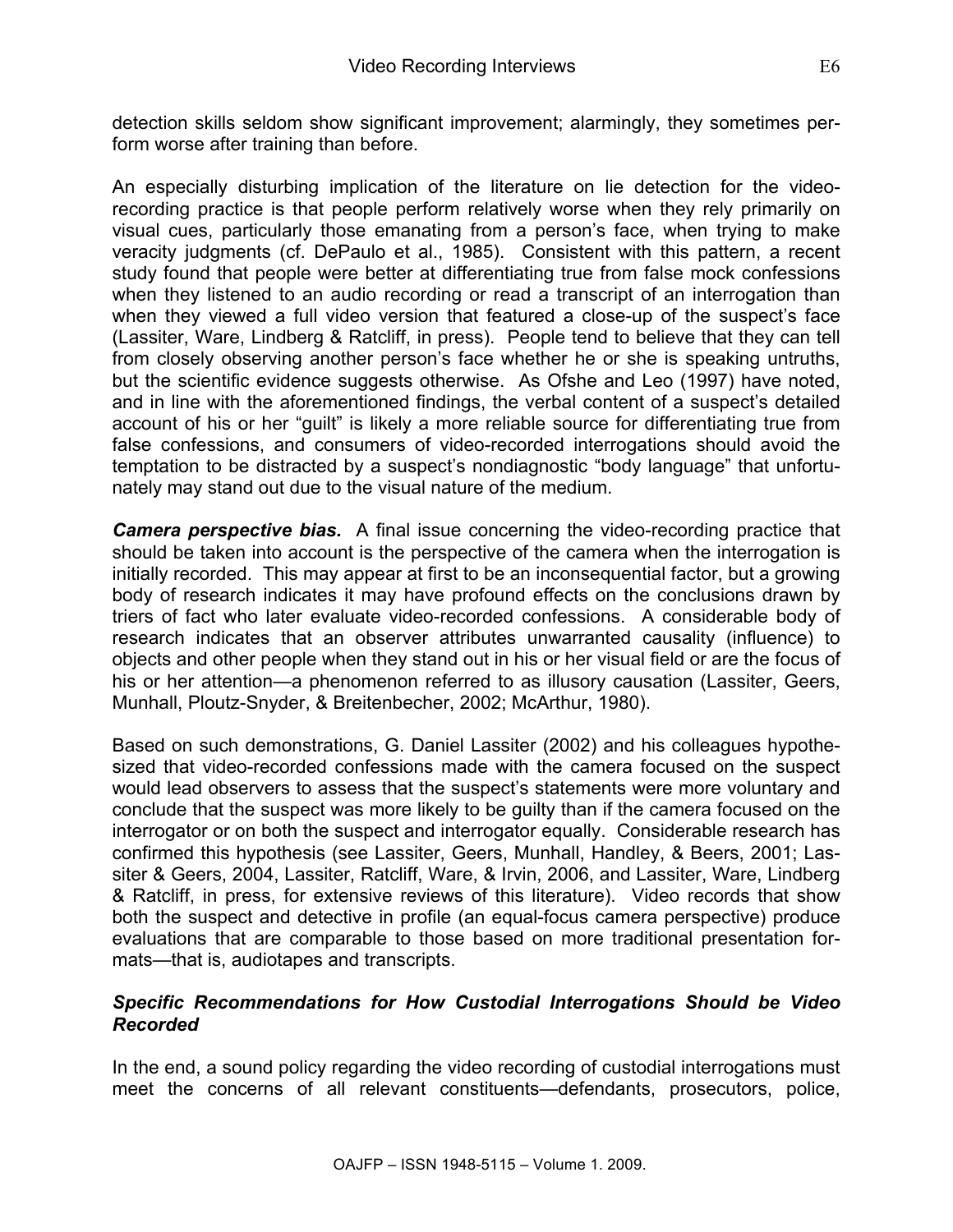defense counsel, trial and appellate judges, and ultimately the public at large. To aid criminal-justice practitioners and legal policy makers in achieving this objective, we conclude with the following recommendations distilled from the research briefly described above (see Lassiter, Ware, Lindberg & Ratcliff, in press, for a more developed justification of these recommendations).

- 1) Custodial interrogations should be recorded in their entirety with the camera positioned so that the resultant video recording displays an equal-focus perspective or, still better, an interrogator-focus perspective. Although intuitively a suspect-focus perspective seems to make the most sense, time and time again the research demonstrates that this perspective leads to biased and inaccurate assessments of video-recorded interrogations, which could increase the possibility of an innocent person being wrongfully prosecuted and ultimately wrongfully convicted.
- 2) In instances in which an interrogation has already been video recorded from a suspect-focus camera perspective, the resultant video recording should not be used as evidence at trial. Rather, the audio track only or a transcript derived from the video recording should be used instead. Either of these presentation formats circumvents the well-established drawbacks of suspectfocus video recordings.
- 3) Although two cameras, one focused on the suspect and the other focused on the interrogator(s), increase the amount and variety of visual details that can be recorded, splicing the resultant video recordings together to produce a split-screen presentation of face-on views of both the suspect and interrogator is not advised. The research indicates that this dual-camera perspective minimizes the effect of illusory causation on voluntariness judgments, but does nothing to remedy the problems associated with a suspect-focus perspective in regards to the actual accuracy of judgments (i.e., the extent to which true and false confessions are correctly identified as such).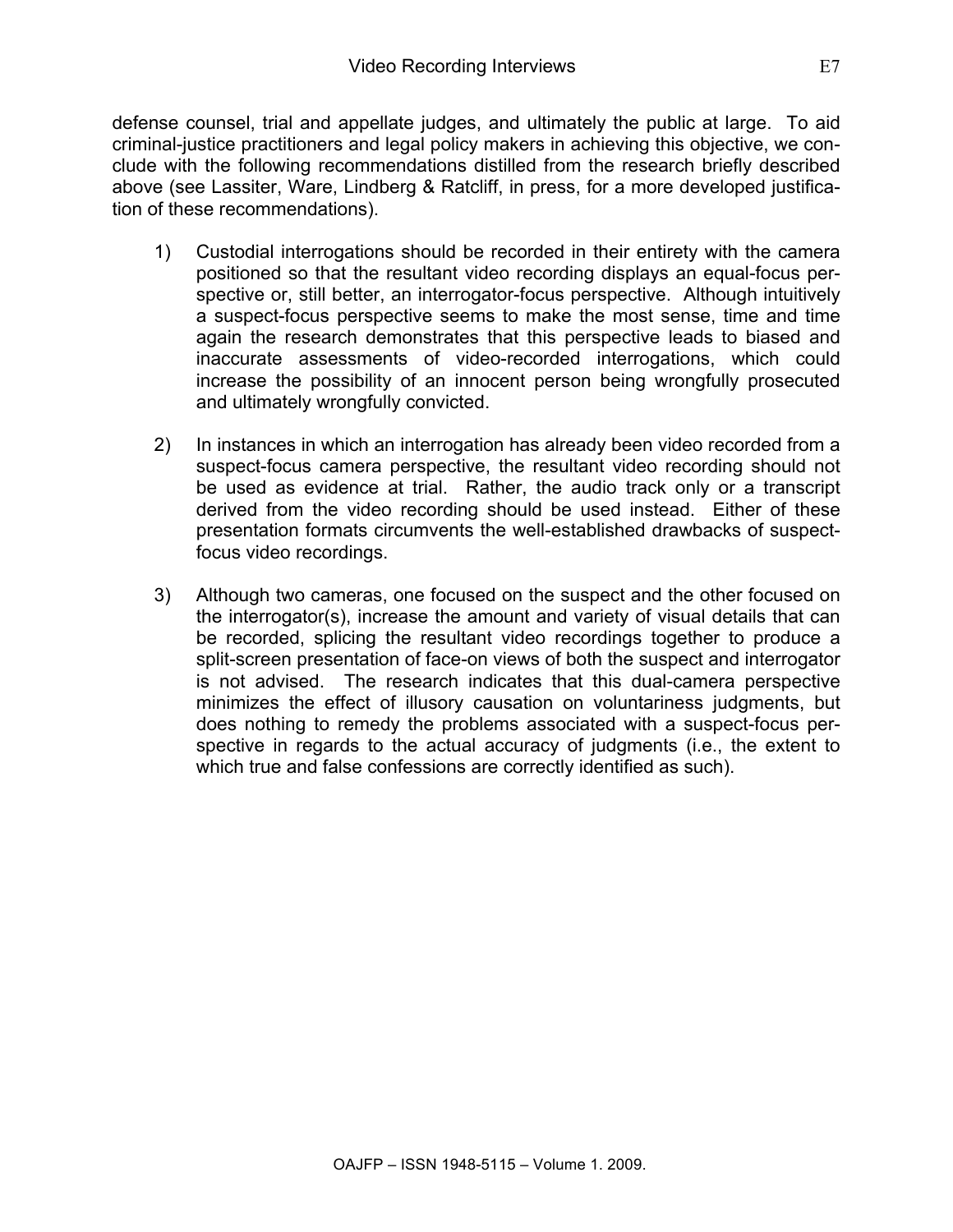#### **References**

- Balcetis, E., & Dunning, D. (2006). See what you want to see: Motivational influences on visual perception. *Journal of Personality and Social Psychology*, *91*, 612-625.
- Balcetis, E., & Lassiter, G. D. (Eds.). (in press). *The social psychology of visual perception*. New York: Psychology Press.
- Bond, C.F. Jr., & DePaulo, B. M. (2006). Accuracy of deception judgments. *Personality and Social Psychology Review*, *10*, 214-234.
- Darley, J. M., & Gross, P. H. (1983). A hypothesis-confirming bias in labeling effects. *Journal of Personality and Social Psychology*, *44*, 20-33.
- DePaulo, B. M., Stone, J. I., & Lassiter, G. D. (1985). Deceiving and detecting deceit. In B. R. Schenkler (Ed.), *The self and social life* (pp. 323-370). New York: McGraw-Hill.
- Innocence Project (n.d.). Retrieved March 1, 2009, from http://www.innocenceproject.org/
- Kahan, D., Hoffman, D. A., & Braman, D. (2009). Whose eyes are you going to believe: *Scott v. Harris* and the perils of cognitive illiberalism. *Harvard Law Review*, *122*, 837-906.
- Kassin, S. M., & Gudjonsson, G. H. (2004). The psychology of confessions. A review of the literature and issues. *Psychological Science in the Public Interest, 5*, 33-67.
- Kassin, S. M., & Sukel, H. (1997). Coerced confessions and the jury: An experimental test of the "harmless error" rule. *Law and Human Behavior*, *21*, 27-46.
- Lassiter, G. D. (2002). Illusory causation in the courtroom. *Current Directions in Psychological Science*, *11*, 204-208.
- Lassiter, G. D. (Ed.). (2004). *Interrogations, confessions, and entrapment*. New York: Kluwer Academic/Plenum Publishers.
- Lassiter, G. D., & Geers, A. L. (2004). Bias and accuracy in the evaluation of confession evidence. In G. D. Lassiter (Ed.), *Interrogations, Confessions and Entrapment* (pp. 197-214). New York: Kluwer/Plenum.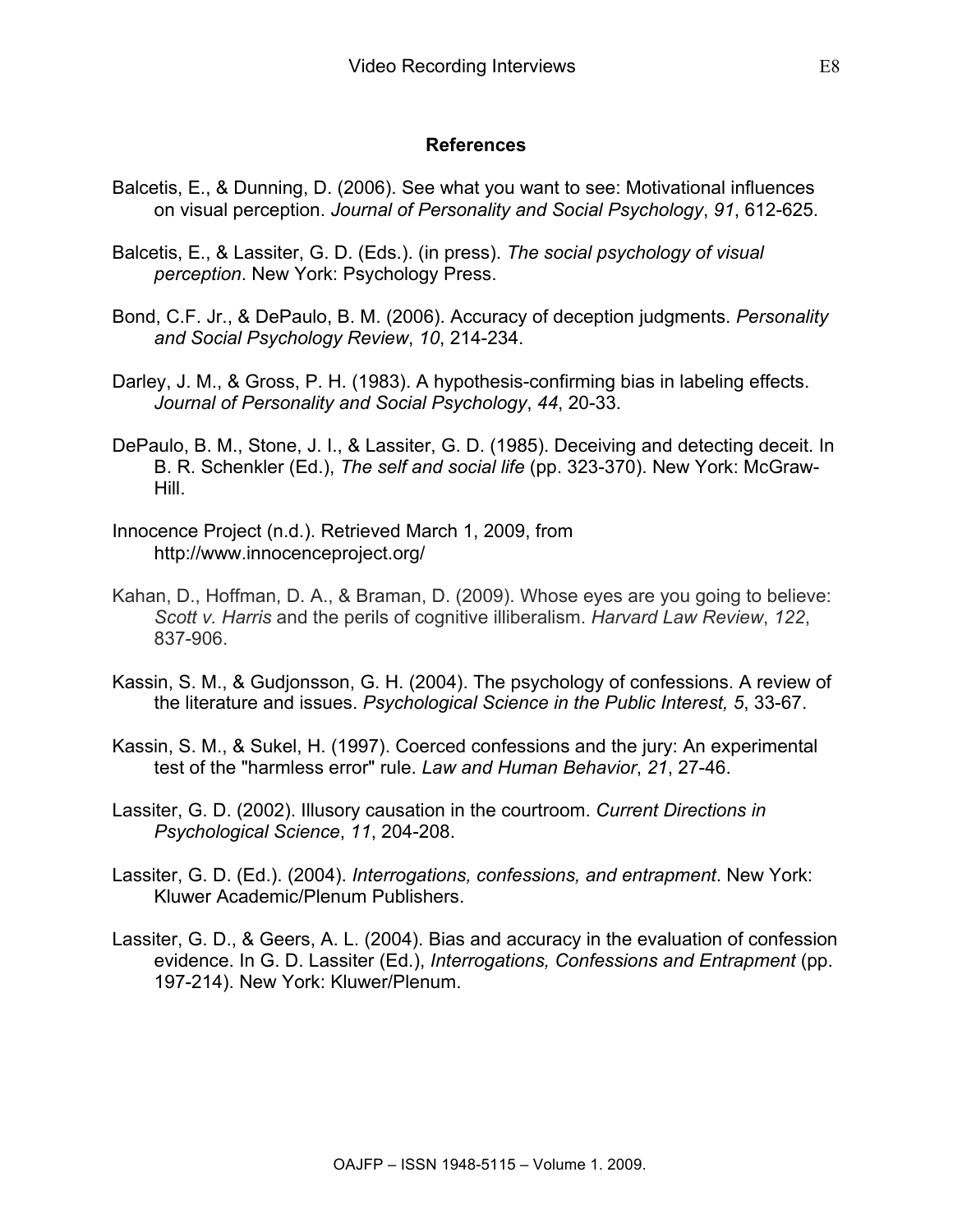- Lassiter, G. D., Geers, A. L., Munhall, P. J., Handley, I. M., & Beers, M. J. (2001). Videotaped confessions: Is guilt in the eye of the camera? In M. P. Zanna (Ed.), *Advances in experimental social psychology* (Vol. 33, pp. 189-254). New York: Academic.
- Lassiter, G. D., Geers, A. L., Munhall, P. J., Ploutz-Snyder, R. J., & Breitenbecher, D. L. (2002). Illusory causation: Why it occurs. *Psychological Science*, *13*, 299-305.
- Lassiter, G. D., Lindberg, M. J., Ratcliff, J. J., Ware, L. J., & Geers, A. L. (in press). Topdown influences on the perception of ongoing behavior. In E. Balcetis & G. D. Lassiter (Eds.), *The social psychology of visual perception*. New York: Psychology Press.
- Lassiter, G. D., Ratcliff, J. J., Ware, L. J., & Irvin, C. R. (2006). Videotaped confessions: Panacea or Pandora's box? *Law and Policy, 28,* 192-210.
- Lassiter, G. D., Ware, L. J., & Lindberg, M. J., & Ratcliff, J. J. (in press). Videotaping custodial interrogations: Toward a scientifically based policy. In G. D. Lassiter & C. A. Meissner (Eds.), *Police interrogations and false confessions: Current research, practice, and policy recommendations*. Washington, DC: American Psychological Association.

*Lego v. Twomey*, 404 U. S. 477 (1972).

- Leo, R.A. (2004). The third degree and the origins of psychological interrogation in the United States. In G. D. Lassiter (Ed.), *Interrogations, confessions, and entrapment* (pp. 37–84). New York: Kluwer Academic.
- Massad, C. M., Hubbard, M., & Newtson, D. (1979). Selective perception of events. *Journal of Experimental Social Psychology*, *15*, 513-532.
- McArthur, L. Z. (1980). Illusory causation and illusory correlation: Two epistemological accounts. *Personality and Social Psychology Bulletin, 6,* 507-519.
- Ofshe, R., & Leo, R. (1997). The social psychology of police interrogation: The theory and classification of true and false confessions. *Studies in Law, Politics, and Society, 16,* 189-251.
- Ross, L. (1977). The intuitive psychologist and his shortcomings: Distortions in the attribution process. In L. Berkowitz (Ed.), *Advances in experimental social psychology* (Vol. 10, pp. 174-220). New York: Academic Press.